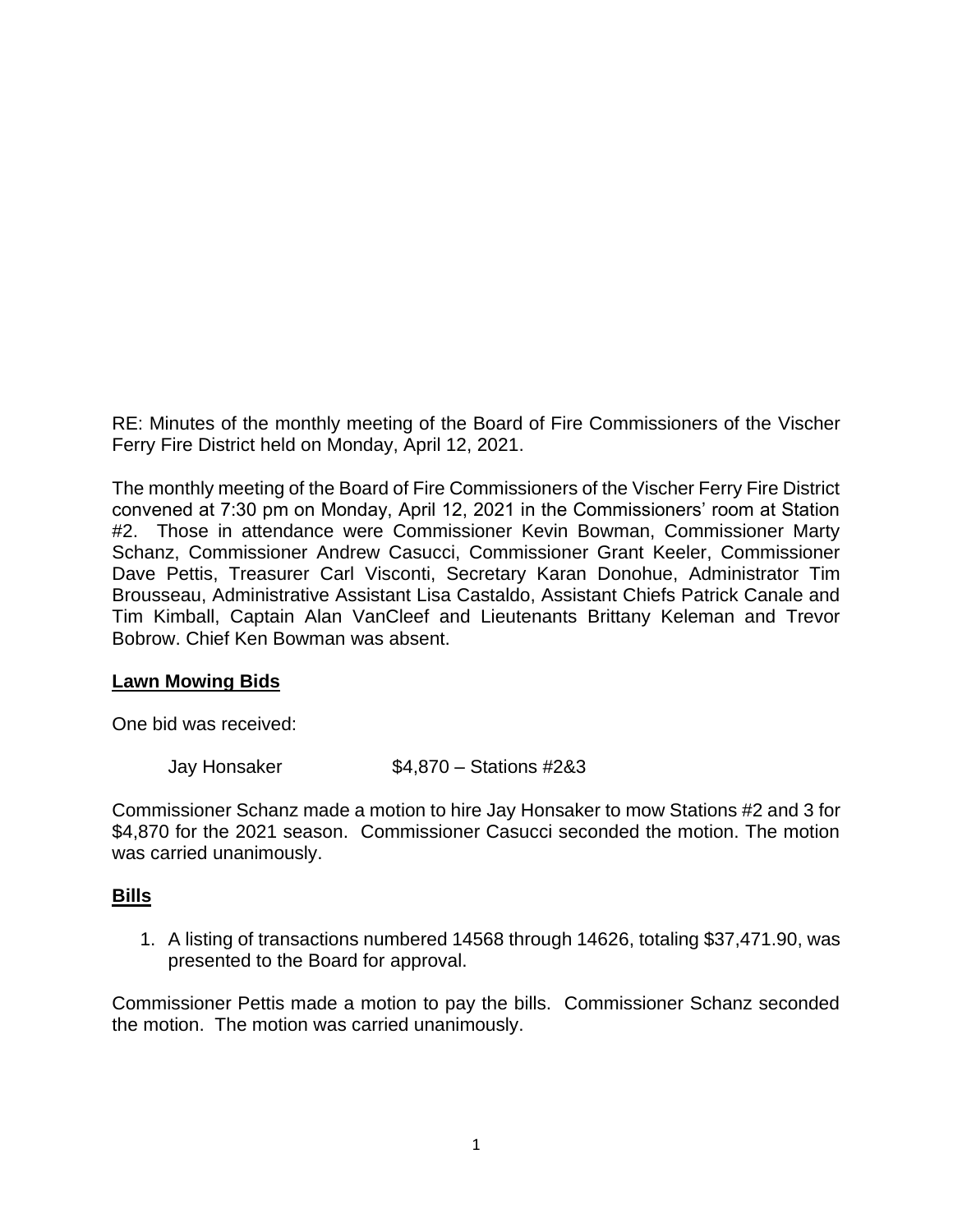# **Old Business**

Commissioner Schanz made a motion to approve the minutes, with corrections. Commissioner Keeler seconded the motion. The motion was carried unanimously. The corrections were:

- a. The minimum estimated contribution to LOSAP for 2023 would be \$124,000.
- b. A 9" cut off saw kit and battery would be purchased.

# **Treasurer's Report**

- 1. Bank statements, account reconciliations and check images for March 2021 and the listing of transactions approved and paid in March 2021 were given to Commissioner Casucci for verification.
- 2. Bank statements, account reconciliations and check images for February 2021 were returned to the Treasurer.

Commissioner Casucci made a motion to accept the Treasurer's report. Commissioner Pettis seconded the motion. The motion was carried unanimously.

## **Chief's Report**

- 1. Commissioner Schanz made a motion to purchase the following:
	- a. One (1) battery operated fan from FeldFire,com for \$3,950.
	- b. One (1) fog machine oil from the firestore.com for \$359.39

 Commissioner Casucci seconded the motion. The motion was carried unanimously.

- 2. Commissioner Pettis made a motion for ETA-625 to go to Halfmoon for a drill on Saturday, May 1.
- 3. There was discussion on marijuana use. Attorney Hannigan is preparing a policy for this.
- 4. The kayak rental kiosk is too close to the launch. The Administrator will write a letter to the Town with our concerns
- 5. Commissioner Schanz made a motion to rent an excavator from Casale for up to \$500 to remove stones from the end of the launch. Commissioner Pettis seconded the motion. The motion was carried unanimously.

# **Administrator's Report**

- 1. Commissioner Schanz made a motion to purchase three (3) computers from Computer Sense for \$2,055. Commissioner Pettis seconded the motion. The motion was carried unanimously.
- 2. A FOIL request was received. This was given to Attorney Hannigan and the request was answered.
- 3. There was discussion on the phone system. This was tabled until next month when more information can be obtained.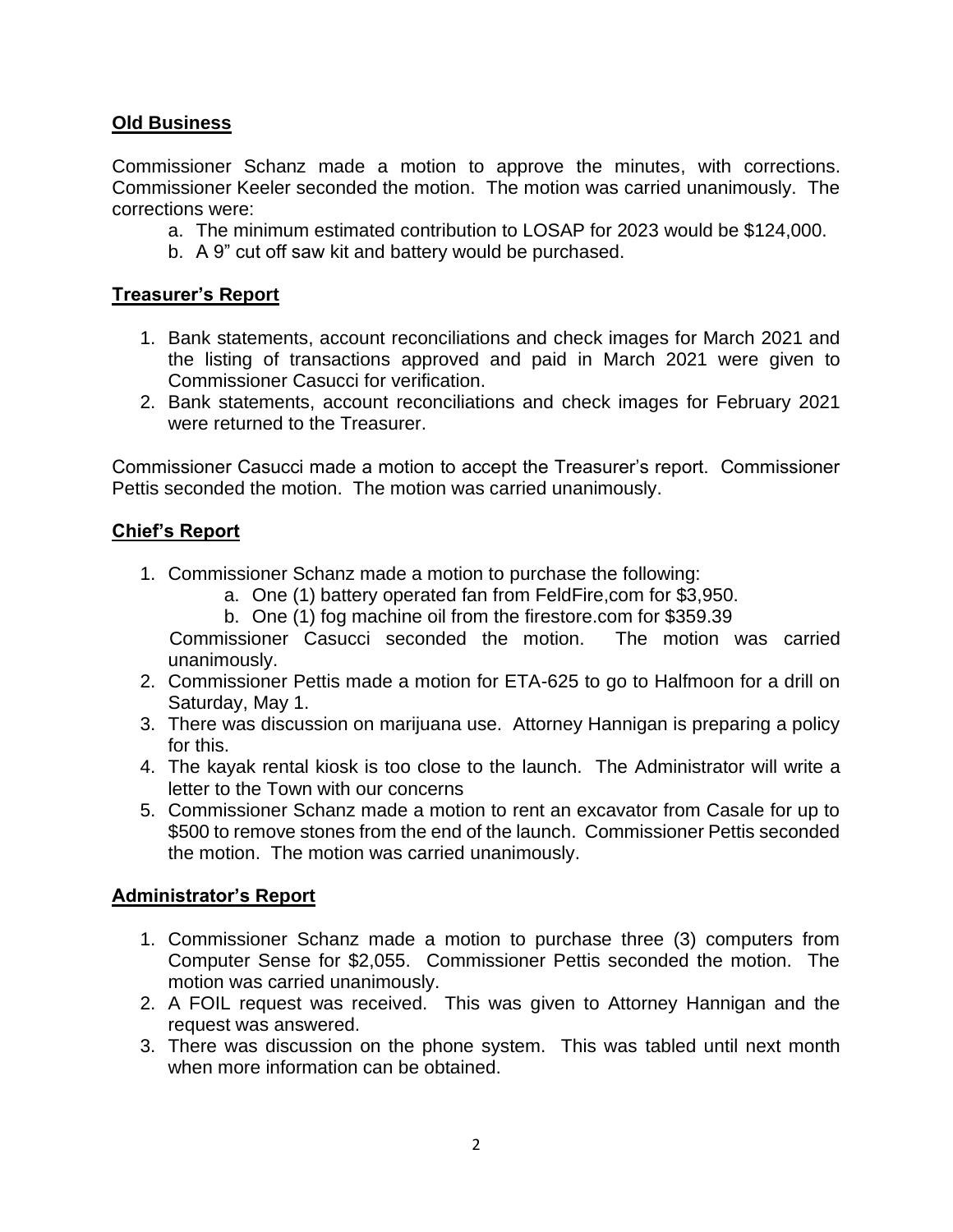## **Administrative Assistant's Report**

1. The Administrative Assistant's report is attached to the minutes

#### **New Business**

1. Commissioner Schanz moved and Commissioner Casucci seconded a resolution to authorize the applicability of VFBL benefits provided by the Vischer Ferry Fire district to firefighters who are injured while providing assistance outside the boundaries of the Vischer Ferry Fire District before an offer to assist is accepted by a command officer pursuant to General Municipal Law Section 209-i(1-b). The Secretary called the roll:

| <b>Commissioner Kevin Bowman</b>   | yes |
|------------------------------------|-----|
| <b>Commissioner Martin Schanz</b>  | ves |
| <b>Commissioner Andrew Casucci</b> | yes |
| <b>Commissioner David Pettis</b>   | yes |
| <b>Commissioner Grant Keeler</b>   | ves |

The resolution was adopted.

- 2. Received the February and March 2021 minutes of the Vischer Ferry Fire Company.
- 3. Received from UBS:
	- a. Client statement for March 2021
	- b. Trade confirmations
- 4. Received the monitoring and notification agreement for Station #2 from Hart Alarm, Ltd.
- 5. Received two bids for LED lighting retrofit and moving electric reel at Station #2:

| a. Immanuel Electric | \$9,838.40 |
|----------------------|------------|
| b. CK Electric       | 4,470.00   |

Commissioner Pettis made a motion to hire CK Electric to retrofit the LED lights and move the electric reel in the truck bay at Station #2 for \$4,470. Commissioner Keeler seconded the motion. The motion was carried unanimously.

### **Miscellaneous**

- 1. The stove committee will start over with their research because the stove they picked did not have the same BTUs as the current stove has.
- 2. It was noted that at zoom meetings, any loss of feed and the meeting has to be cancelled.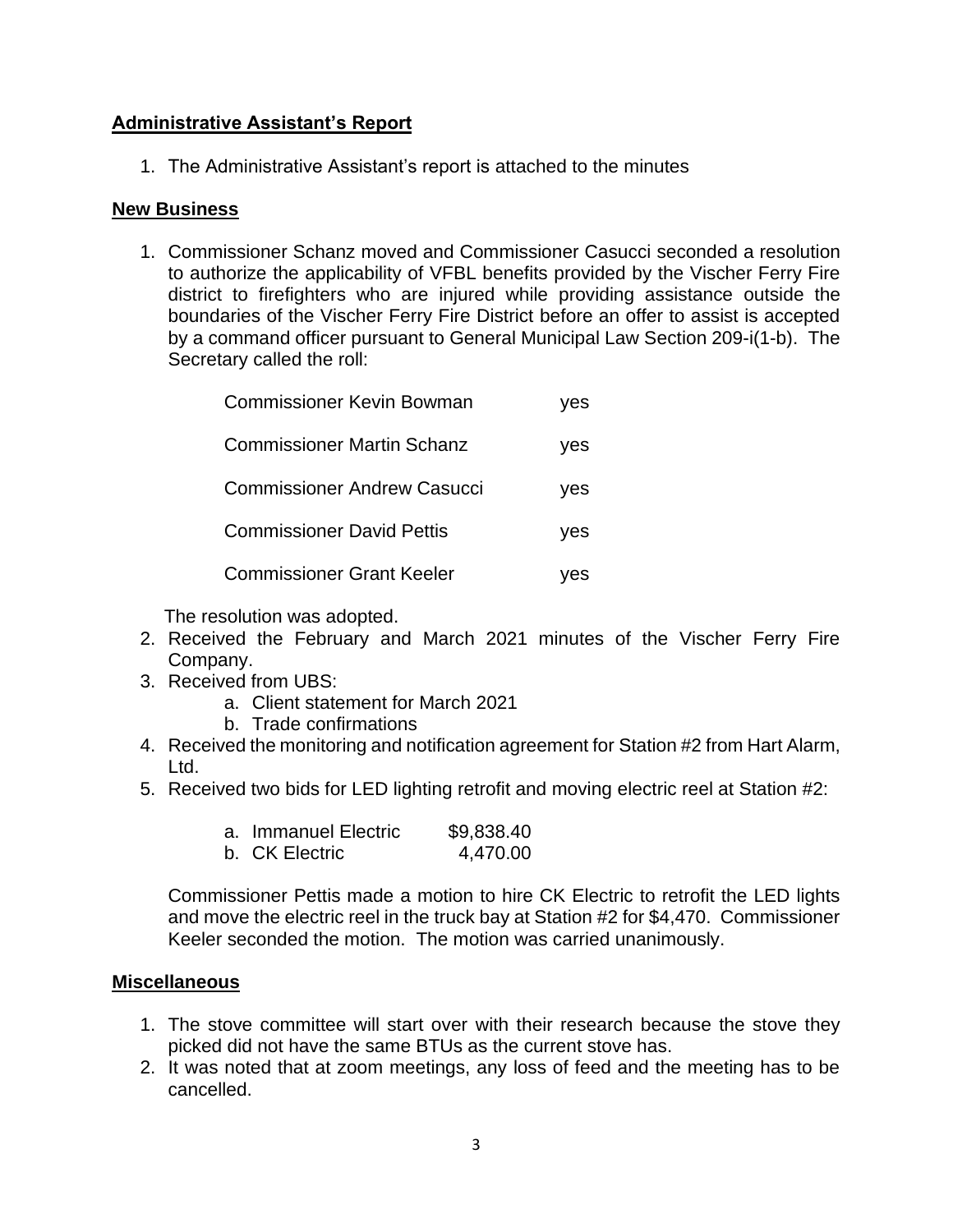- 3. With ETA-622 gone, the SOGs have to be changed to reflect that.
- 4. Commissioner Schanz made a motion to purchase Rescue Tech airbags from Power Hawk Technologies for \$27,067. Commissioner Pettis seconded the motion. The motion was carried unanimously.
- 5. Commissioner Schanz made a motion to purchase Hurst Extrication Tools from MES for \$42,554.64. Commissioner Pettis seconded the motion. The motion was carried unanimously.
- 6. There was discussion on things to purchase for the new ER. We will go over the list at the next meeting.
- 7. Change order #1 for the new ER, lighting changes, for \$9,281, was approved.
- 8. The officers will compose a list of all equipment that will stay for the new ER.
- 9. Commissioner Schanz moved and Commissioner Pettis seconded a resolution to take up to \$75,000 out of the Apparatus and Equipment Fund for extrication tools and air bags. The Secretary called the roll:

Commissioner Kevin Bowman yes Commissioner Martin Schanz yes Commissioners Andrew Casucci yes Commissioner Grant Keeler yes Commissioner David Pettis yes

The resolution was adopted. This is subject to a permissive referendum.

10.It was decided that an ice water trailer, rather than a van, would better suit our needs.

### **Adjournment**

Commissioner Pettis made a motion to adjourn. Commissioner Casucci seconded the motion. The motion was carried unanimously. The meeting was adjourned at 10:20 pm. The next meeting will be Monday, May 10, 2021 at 7:30 pm in the Commissioners' room at Station #2.